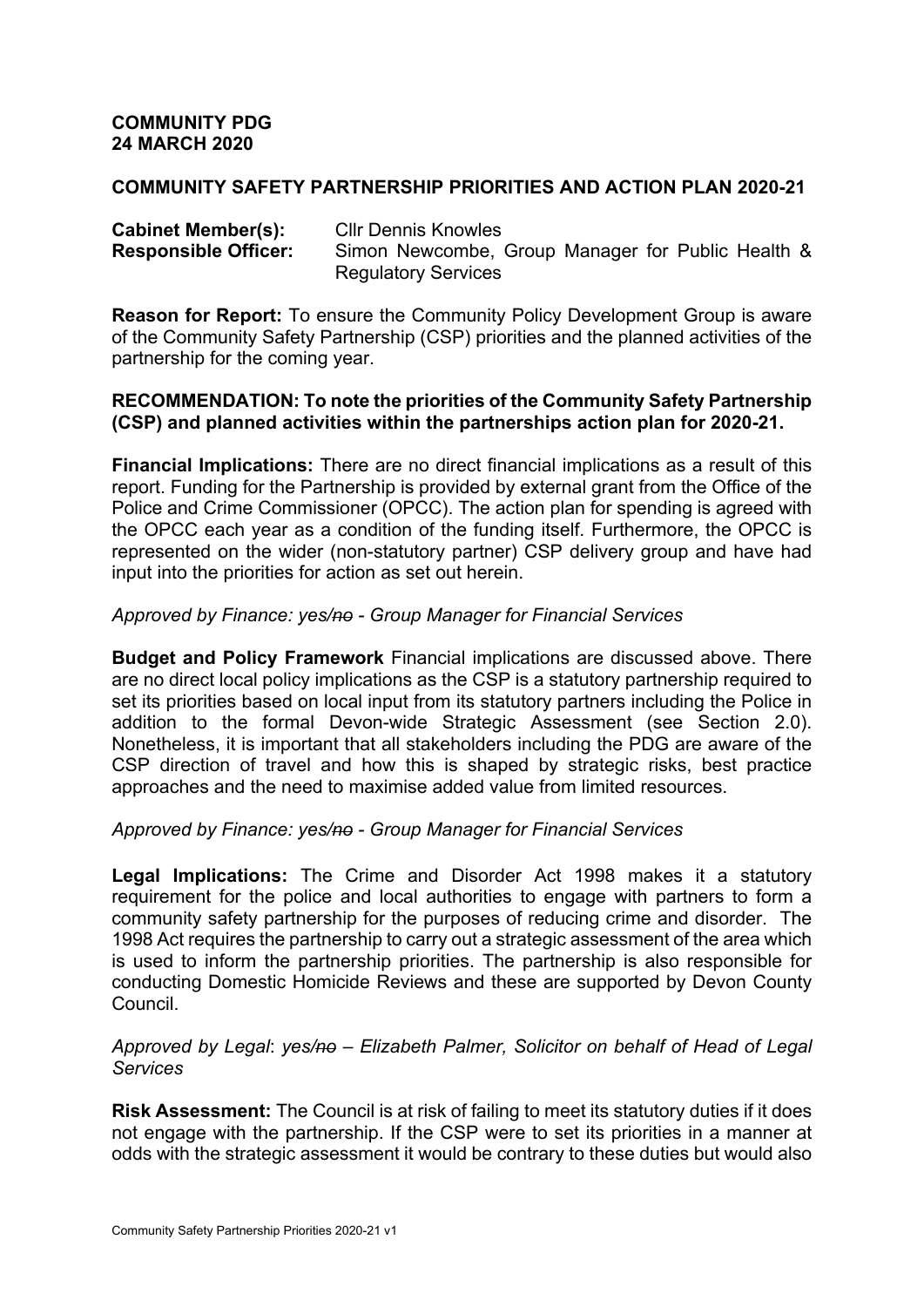represent a failure to focus its activities where the risks are highest so that the most vulnerable persons can be protected and/or supported.

# *Approved by Performance/Governance: yes/no – Group Manager for Performance, Governance and Data Security.*

**Equality Impact Assessment**: The 2018-21 CSP Plan has had an equality impact assessment (EIA) completed. The Partnership intends to transition to a plan that follows the Trauma Informed Approach and this has also had an equality impact assessment completed. Overall, the work of the CSP is to support the most vulnerable groups in East and Mid Devon as evidenced-based by the strategic assessment and with local input from the range front-line community services delivered by all CSP multi-agency partners and its wider delivery group.

**Relationship to Corporate Plan:** The priorities of the CSP and the activities undertaken as part of the action plan compliment the ambitions of the Corporate Plan. In particular this activity contributes to the priority of Community. The CSP works directly with local partners and the wider community to ensure the district is a safe place to live, work and visit.

**Impact on Climate Change**: None directly arising from the report.

# 1.0 **Introduction**

- 1.1 The East & Mid Devon Community Safety Partnership (CSP) has been formed in order to meet our statutory duties under the Crime & Disorder Act 1998 and is a multi-agency group working together to reduce crime and disorder.
- 1.2 The CSP is structured to include a Board that consists of the statutory partners involved in the CSP and a wider group of agencies and partners that help to deliver the plan (delivery group).
- 1.3 The East and Mid Devon CSP is scrutinised through each Council's Scrutiny Committee. This is a statutory requirement of the Police and Justice Act 2006 to ensure there is a method of scrutinising the functions of the partnership. The latest report was presented to Scrutiny on 5 August 2019 [\(https://democracy.middevon.gov.uk/ieListDocuments.aspx?CId=131&MId=11](https://democracy.middevon.gov.uk/ieListDocuments.aspx?CId=131&MId=1139&Ver=4) [39&Ver=4](https://democracy.middevon.gov.uk/ieListDocuments.aspx?CId=131&MId=1139&Ver=4))
- 1.4 The principal purpose of this report is for the Community Policy and Development Group to be aware of the planned activities for the CSP going forward. A separate report covering performance against current year (2019/20) objectives and budget will be provided to the Scrutiny Committee in due course.

## 2.0 **Priority Areas**

2.1 The East & Mid Devon CSP Priorities for 2020-21 are based on the evidence given in the Safer Devon Partnership (SDP) Strategic Assessment, which was refreshed in 2019. This gave clear indications that the biggest areas of concern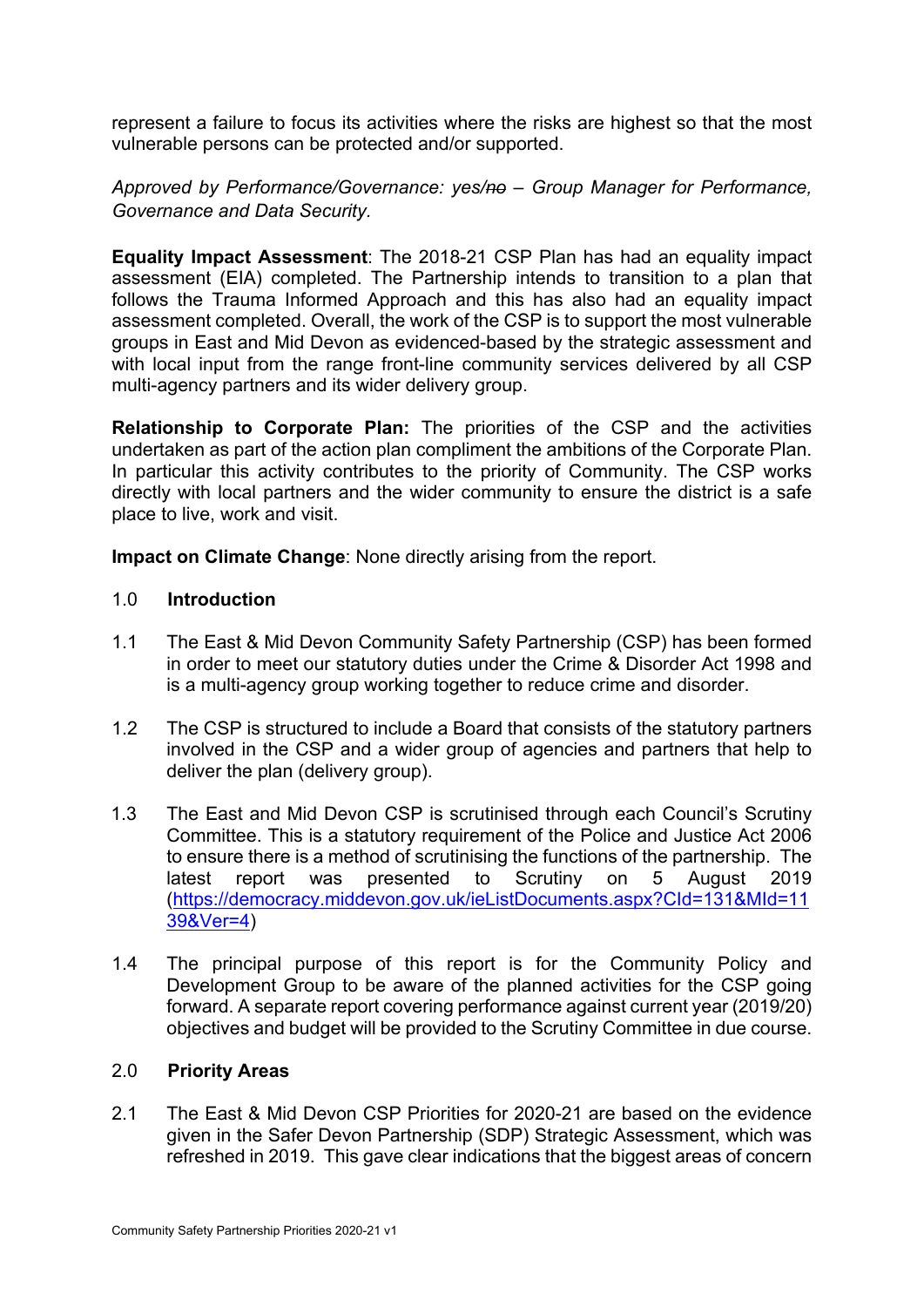are hidden risk, harm and exploitation alongside emerging issues. East and Mid Devon risks are clearly mirrored within the report, matching the key areas.

- 2.2 The CSP has therefore adopted the following six priorities moving forward:
	- 1. Domestic Violence & Abuse and Sexual Offences
	- 2. Extra-familial Youth Risk and Vulnerability
	- 3. Problem Alcohol & Drug
	- 4. Exploitation (including Modern Slavery & Human Trafficking)
	- 5. Radicalisation & Extremism
	- 6. Violent Crime
- 2.4 As resources across all partner agencies become more stretched we will commit to putting our energy into areas where we can add best value. We will introduce and adopt a 'Trauma Informed' approach across the partner agencies. This approach encourages practitioners and staff to recognise that many service users and community members have experienced some form of traumatic event that they live with day to day which may impact on their life choices, activities and actions.
- 2.5 2020-21 will be a transition year allowing our plan to become more aligned to the trauma lead work. Preventative work will become more of a focus for the partnership rather than the current method of responding to urgent symptomatic issues which are often a result of trauma.

#### 3.0 **Adverse Childhood Experiences and a Trauma Informed Approach**

- 3.1 The CSP recognise that Adverse Childhood Experiences (ACEs) can have a massive, potentially detrimental effect on many children who, as a result, may experience less opportunity than others as they reach adulthood. There is clear correlation between ACEs and mental health issues, addiction, and vulnerability. We have an opportunity to recognise those links and put in place working practices and support that reduce the risk to individuals, family members and the wider community.
- 3.2 Preventing ACEs should also be seen within the wider context of tackling inequalities within society. While ACEs are found across the population, there is more risk of experiencing ACEs in areas of higher deprivation and/or isolation. Adverse Childhood Experiences are therefore often described alongside Adverse Community Environments as a 'pair of ACEs', as shown below.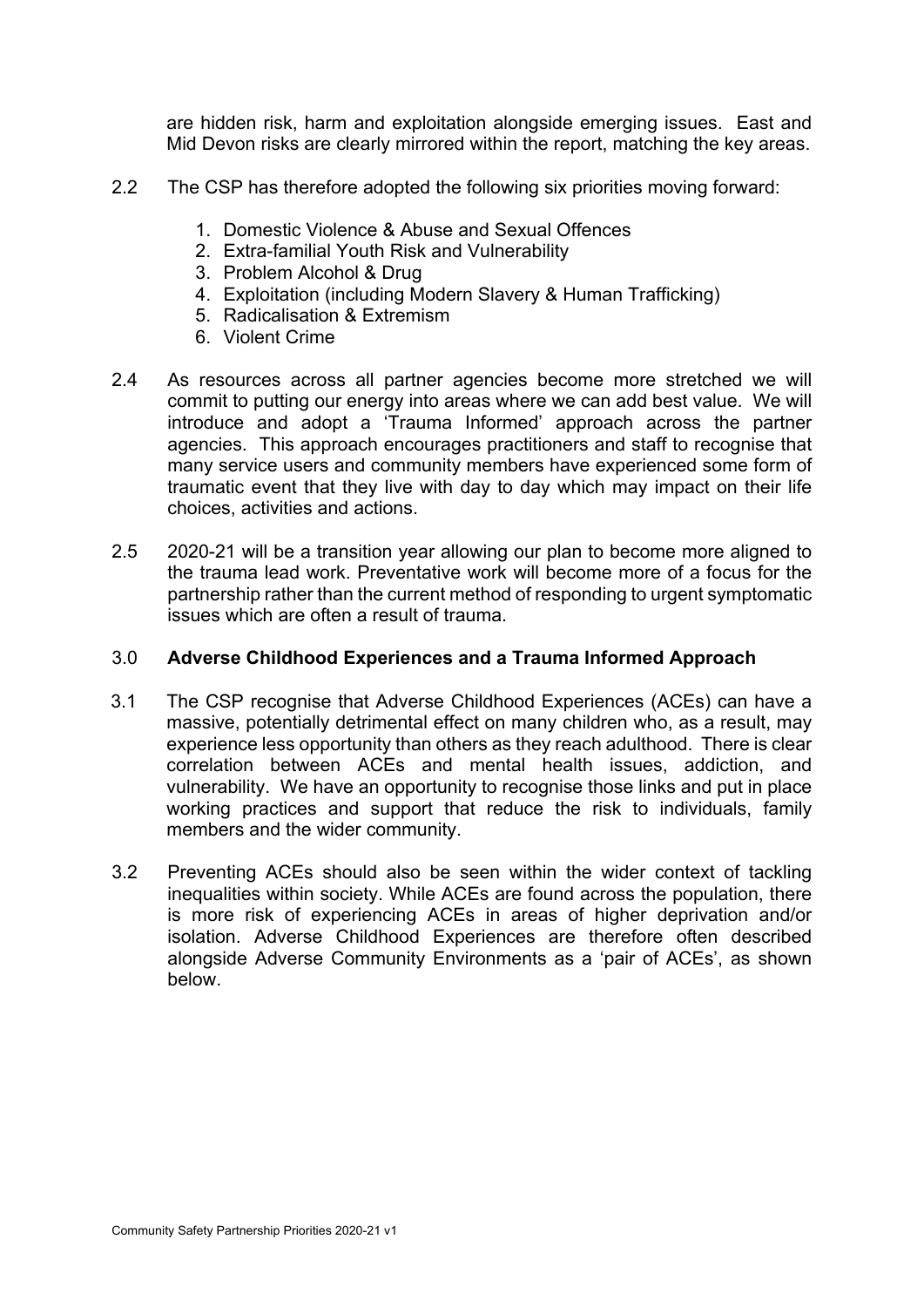

- 3.3 The CSP will aim to look for ways to introduce support to children and young people in order that they are supported through trauma and not put at a disadvantage as a result. For adults who have experienced childhood trauma we will look to offer an improved, more positive experience when engaging with professional staff from the CSP agencies.
- 3.4 Trauma Informed Approach

The diagram below shows how the six priority areas of the CSP impact and cut through all elements of society, i.e. individuals, families and the wider community. The trauma informed approach can be used to encompass all these areas of working practice.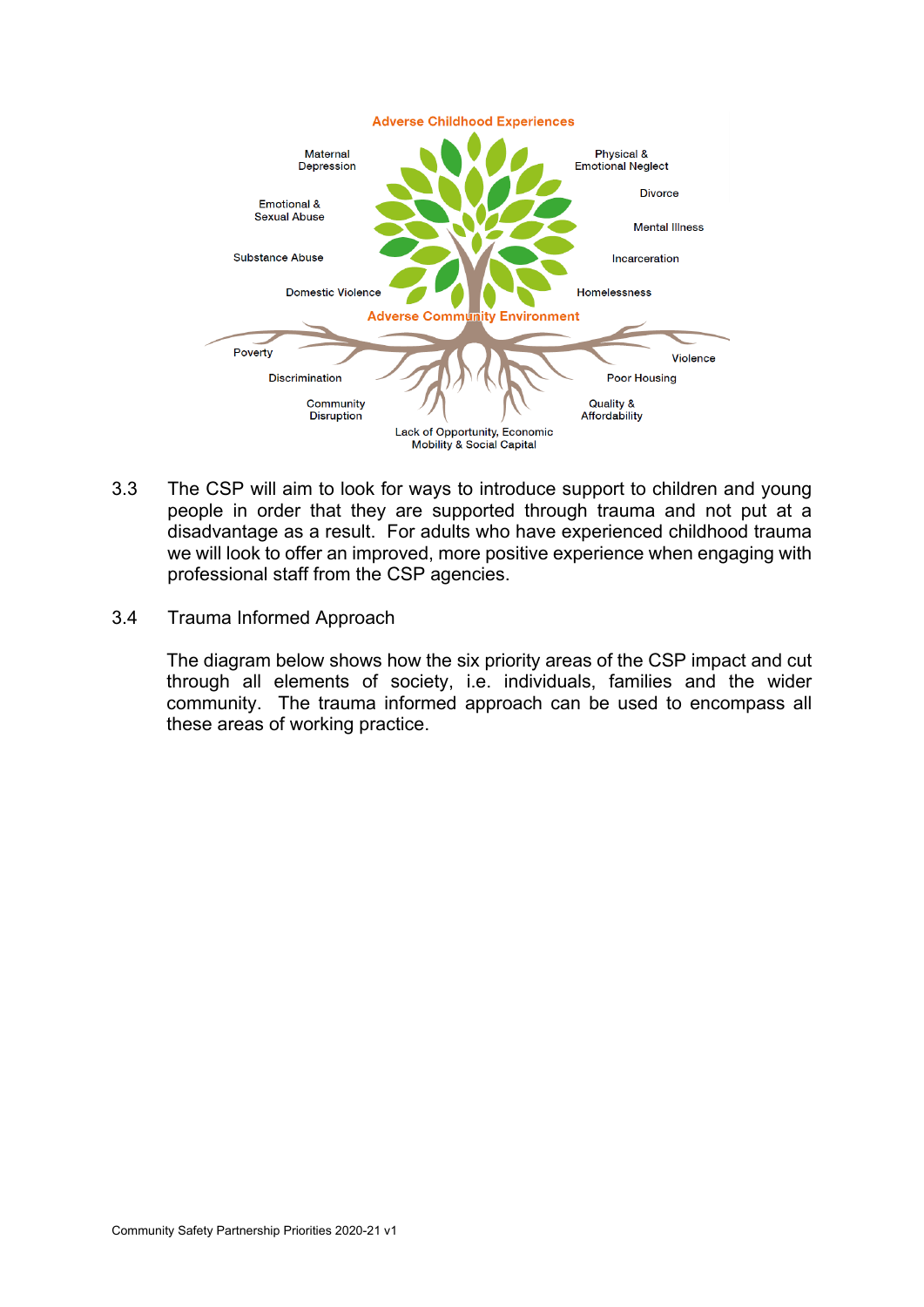

# 4.0 **Action Plan 2020-21**

- 4.1 Work over the coming year will include:
	- Training and awareness raising for staff and practitioners on the Trauma Informed approach
	- Raising awareness of ACEs and the lifelong legacy with staff and community leaders
	- Resilience building for children and young people
	- Explore and support nurturing and supportive provision for young people who are experiencing ACEs/trauma
	- Support positive ways to 'close the loop' in the negative cycles trauma can bring to families
	- Analysing and responding to the new responsibility for Local Authorities around Violent Crime.
	- Support young people and families through the transition year from primary to secondary education which can be very challenging
	- Remaining aware and vigilant of emerging threats and local priorities within our communities, and respond in a positive, proactive way.

## 5.0 **Recommendation**

5.1 That the PDG notes the priorities of the Community Safety Partnership (CSP) and planned activities within the partnership's action plan for 2020-21.